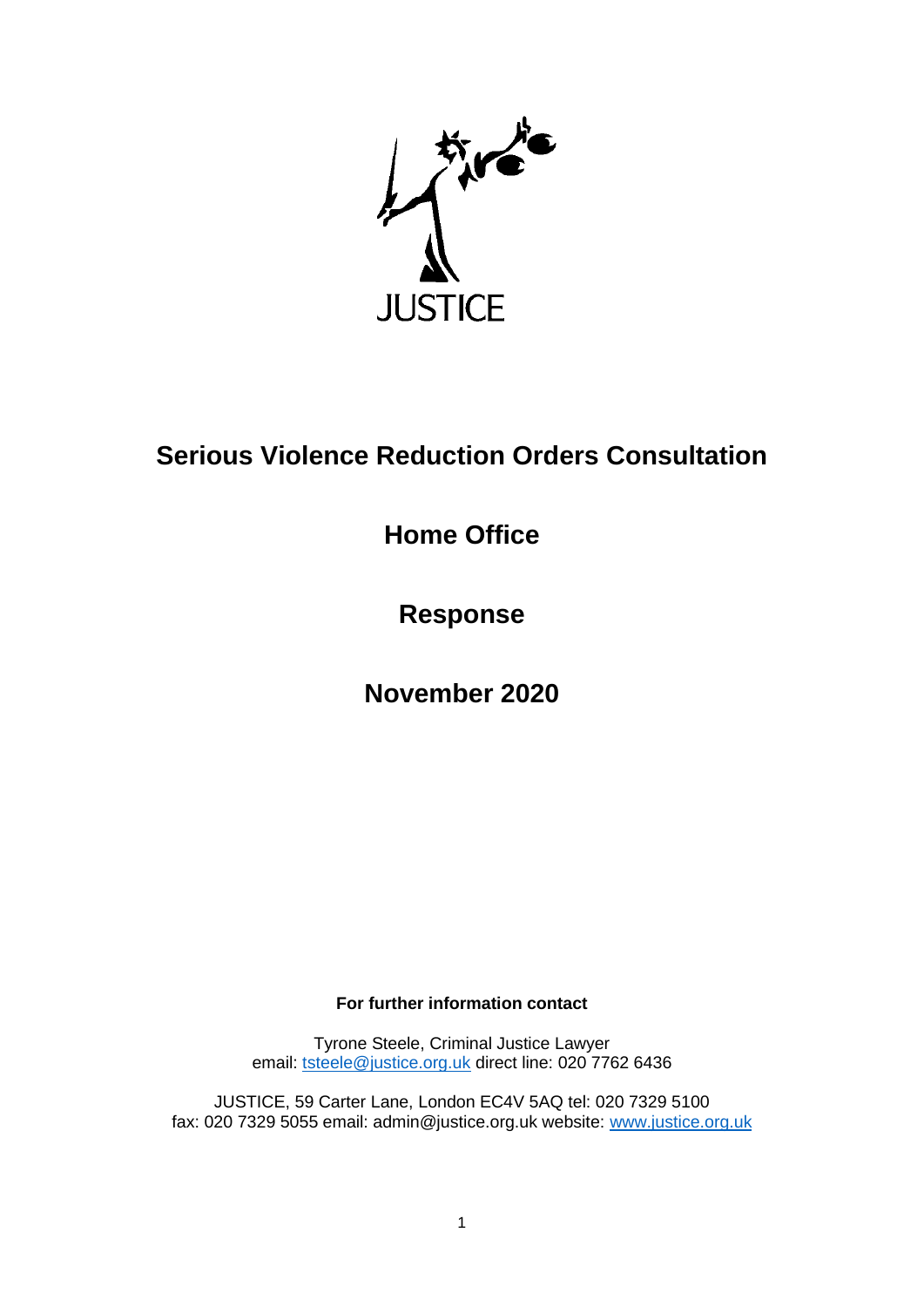#### **Introduction**

- 1. JUSTICE is an all-party law reform and human rights organisation working to strengthen the justice system. It is the UK section of the International Commission of Jurists. Our vision is of fair, accessible and efficient legal processes in which the individual's rights are protected and which reflect the country's international reputation for upholding and promoting the rule of law.
- 2. By way of background, JUSTICE convened a working party in November 2019 to examine the causes of disproportionality in the Youth Justice System ("YJS") of England and Wales for black and minority ethnic ("BAME") children and young people.<sup>1</sup> It will make practical recommendations with a view to reducing that disproportionality. In addition, it will seek to ensure that children are not needlessly criminalised by improving the attitudes, processes and procedures in the YJS. While the report is due to be published by the end of 2020, JUSTICE believes it can offer the Home Office its insight with respect to the questions posed by this consultation.
- 3. This submission addresses JUSTICE's concerns with the proposed Serious Violence Reduction Orders ("SVROs"). Our response to questions 1 to 6 are set out at an annex.

## **Question 7 - Do you have any comments about how the police should use SVROs in practice? Please provide details (maximum 500 words):**

4. JUSTICE appreciates the importance of tackling knife crime. However, this must be done in a fair, proportionate and evidence-based manner. In the first instance, it is not clear why SVROs are necessary. The Home Office's own data indicates that stop and search<sup>2</sup> is ineffective in tackling crime, $3$  with its application to knife-related offences suggesting no

<sup>1</sup> The Working Party's membership and scope is available at [https://justice.org.uk/our-work/criminal](https://justice.org.uk/our-work/criminal-justice-system/criminal-justice-system/current-work-criminal-justice/racial-disparity-in-youth-justice/)[justice-system/criminal-justice-system/current-work-criminal-justice/racial-disparity-in-youth-justice/](https://justice.org.uk/our-work/criminal-justice-system/criminal-justice-system/current-work-criminal-justice/racial-disparity-in-youth-justice/)

<sup>&</sup>lt;sup>2</sup> Stop and search is the term given for the power of police officers to stop an individual and search them in a public place. The power is provided for in the Police and Criminal Evidence Act 1984 ("PACE"); the Criminal Justice and Public Order Act 1994; and in the Terrorism Act 2000.

<sup>&</sup>lt;sup>3</sup> The Home Office itself recognises that these powers do not work. By their own statistics, of all the stops and searches undertaken in the year ending March 2020, 76% resulted in no further action. – See '*Police powers and procedures, England and Wales, year ending 31 March 2020*', Home Office, 27 October 2020, page 1.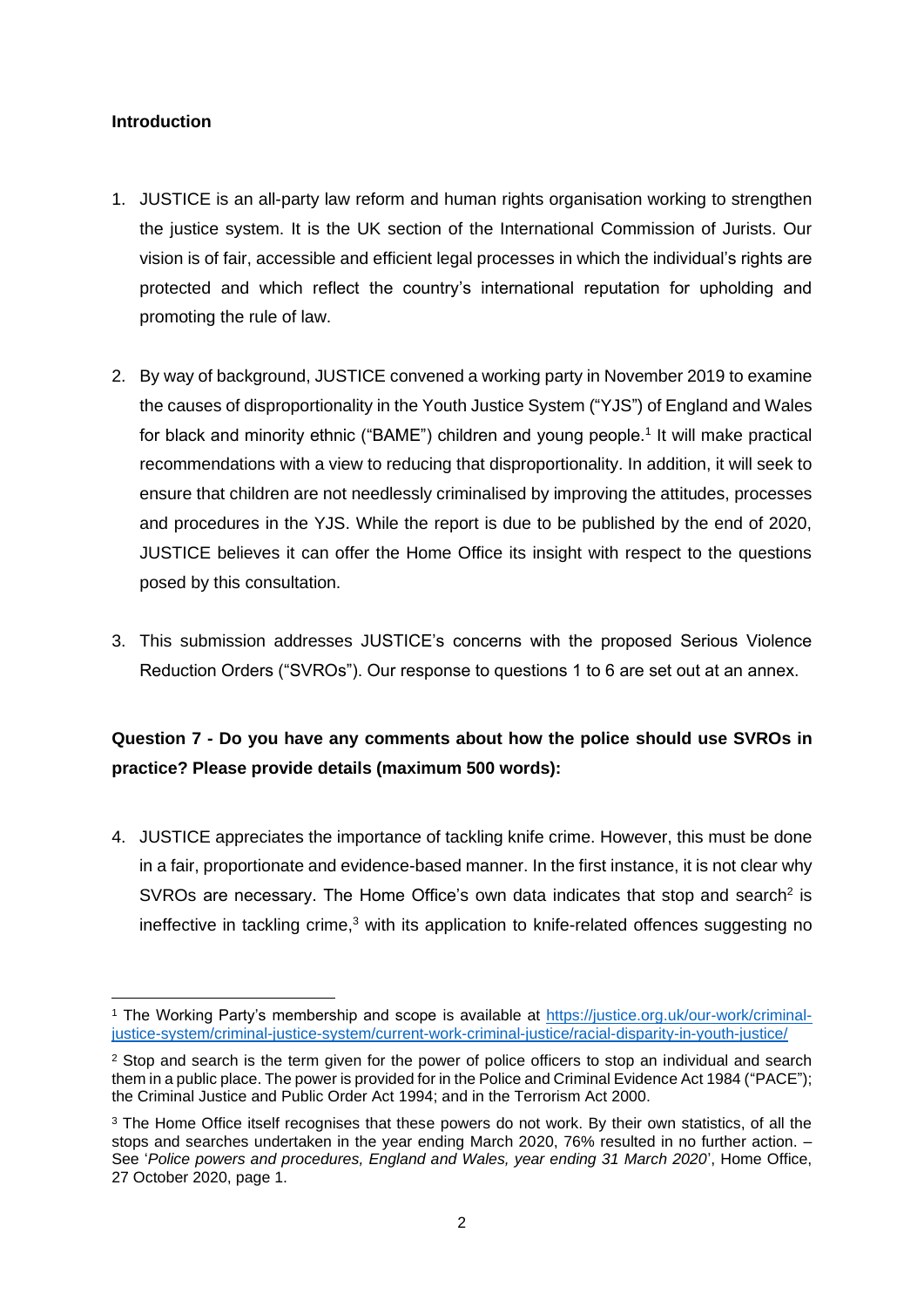statistically significant crime reduction effects.<sup>4</sup> In addition, its disproportionate impact on BAME individuals is also counterproductive by threatening BAME communities' trust in police operations (*see response to questions 8 and 9 below*).

- 5. JUSTICE is greatly concerned that individuals subject to SVROs would be treated as perpetual criminals upon release from prison because they would be indiscriminately deemed "*likely to go on to commit more violence*" when in the community, simply on the basis of a previous related conviction.<sup>5</sup> This is inapposite; first, prisoners may only be released early where the Parole Board is "*satisfied that it is no longer necessary for the protection of the public that the person should be confined*".<sup>6</sup> As such, an individual prone to violence would not receive parole, rendering SVROs unnecessary. Second, if a prisoner has completed their sentence, then their reintegration into society is coupled with measures aimed at improving behaviour and lifestyle by "*supporting their rehabilitation while protecting the public*".<sup>7</sup> SVROs would frustrate the purpose of probation by extending punishment into the daily life of an ex-offender.<sup>8</sup>
- 6. SVROs, as proposed, would not require any reasonable suspicion, and safeguards have not been detailed; thereby potentially allowing the police to arbitrarily search an individual, whenever and wherever they wished. This is currently prohibited by existing stop and search requirements, as "*[r]easonable suspicion can never be supported on the basis of personal factors*", which includes "*the fact that the person is known to have a previous conviction*".<sup>9</sup> SVROs would therefore weaken already precarious safeguards and render BAME individuals open to potentially invasive and unjustified scrutiny.
- 7. Moreover, the use of SVROs could risk breaching Article 8 ECHR the right to respect for private and family life, home and correspondence. In Gillan and Quinton v UK, the European Court of Human Rights ("ECtHR") found that the stopping and searching of a

<sup>4</sup> R. McCandless, A. Feist, J. Allan, and N. Morgan, '*Do Initiatives Involving Substantial Increases in Stop and Search Reduce Crime? Assessing the Impact of Operation BLUNT 2*', Home Office, 2016.

<sup>5</sup> SVRO Consultation, page 18.

<sup>6</sup> Legal Aid, Sentencing and Punishment of Offenders Act 2012, s.125. See also '*Guidance to members on LASPO Act 2012 – test for release*', The Parole Board for England and Wales, December 2013, page 3.

<sup>7</sup> <https://www.gov.uk/government/organisations/national-probation-service/about>

<sup>&</sup>lt;sup>8</sup> The Criminal Justice Act 2003 s.142(1) states that the purpose of sentencing is to punish, reduce crime (including by deterrence), and rehabilitate an offender, whilst offering protection to the public and reparation to those affected by their offences.

<sup>9</sup> PACE Code A, Home Office, 2015, page 6.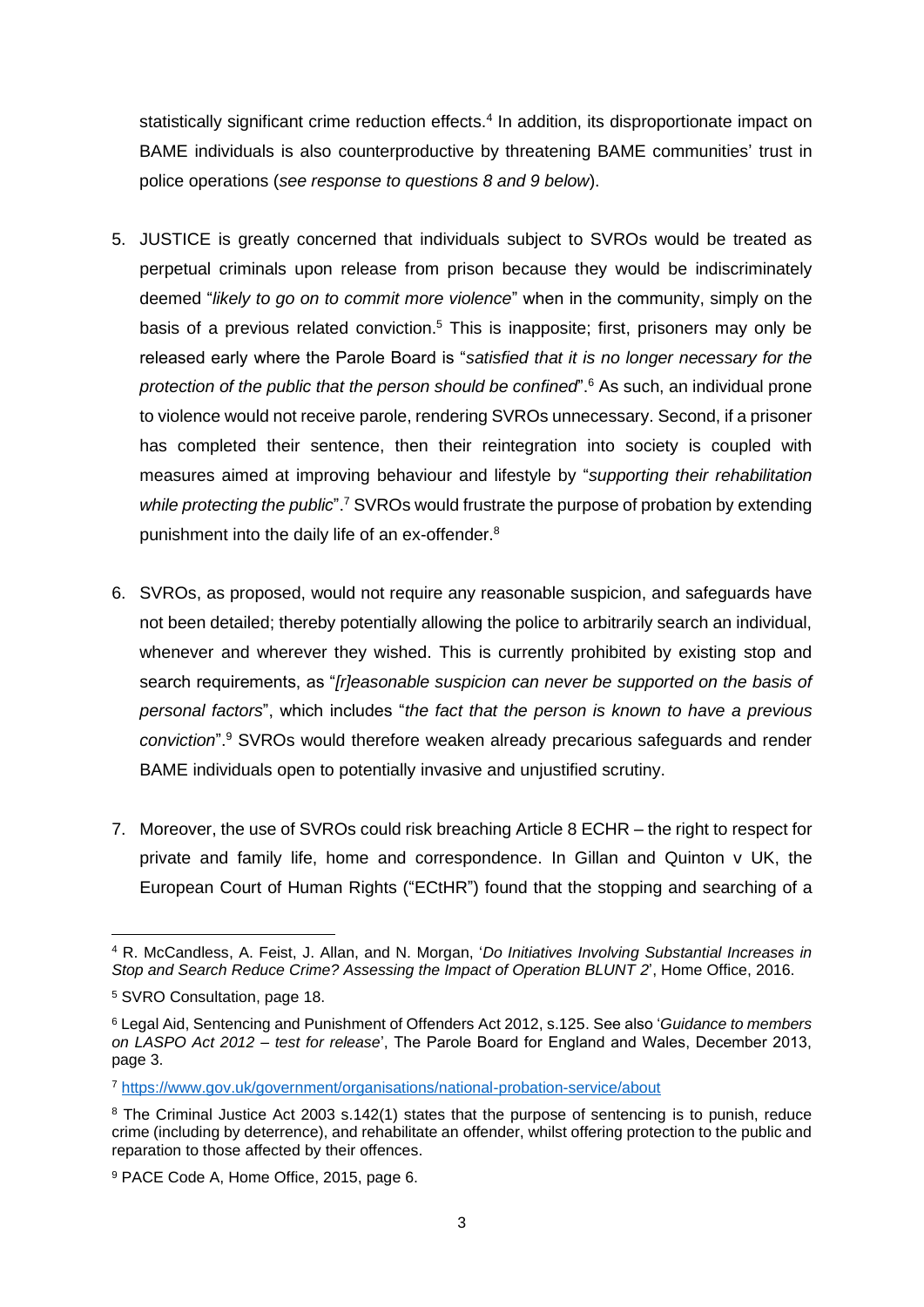person in a public place without reasonable suspicion of wrongdoing could violate Article 8 ECHR, where such powers are not sufficiently circumscribed and contain inadequate legal safeguards to be in accordance with the law. In particular the ECtHR determined that the lack of reasonable suspicion rendered an individual "*extremely vulnerable to an arbitrary exercise of power*" and represented a lack "*of any practical and effective safeguards*".<sup>10</sup> JUSTICE considers that such a framework could therefore risk violating Article 8 ECHR and be open to challenge in the courts. This could be remedied by incorporating the same 'reasonable suspicion' criterion for any stop and search undertaken pursuant to an SVRO.

## **Question 8 - Do you have any comments about the ways in which SVROs might impact on communities? Please provide details (maximum 500 words):**

- 8. While the Home Office is clear that "*no one should ever be targeted because of the colour of their skin*",<sup>11</sup> JUSTICE is deeply concerned that SVROs could weaken BAME communities trust in the police. By permitting individuals to be searched without reasonable suspicion, there is a risk that BAME individuals could feel unduly targeted. In the words of Detective Sergeant Janet Hills, Chair of the Metropolitan Black Police Association, "*[s]top and search can have a negative effect on young BAME people's trust in the police. But to tackle violent crime, communities need to have confidence to contact the police and share information*".<sup>12</sup>
- 9. When examining the current stop and search regime, JUSTICE's Working Party found that BAME individuals feel over-policed. This is unsurprising given stop and search powers are more often deployed in deprived than affluent areas, <sup>13</sup> which often have a higher proportion of BAME people. This is a key cause of distrust of policing within BAME communities, with three quarters of BAME young people thinking they and their communities are targeted

<sup>10</sup> Gillan and Quinton v The United Kingdom, (App No 4158/05) [2010] ECHR, paragraph 70.

<sup>11</sup> SVRO Consultation, page 3.

<sup>12</sup> K. Kalyan & P. Keeling, '*Stop & Scrutinise: How to improve community scrutiny of stop and search*', Criminal Justice Alliance, February 2019, page 1, available at [http://criminaljusticealliance.org/wp](http://criminaljusticealliance.org/wp-content/uploads/2019/02/CJA-Stop-and-Scrutinise-2019.pdf)[content/uploads/2019/02/CJA-Stop-and-Scrutinise-2019.pdf](http://criminaljusticealliance.org/wp-content/uploads/2019/02/CJA-Stop-and-Scrutinise-2019.pdf)

<sup>13</sup> M. Shiner, Z Carre, R. Delsol and Niamh Eastwood, '*The Colour of Injustice: 'Race', drugs and law enforcement in England and Wales*', available at [https://www.stop](https://www.stop-watch.org/uploads/documents/The_Colour_of_Injustice.pdf)[watch.org/uploads/documents/The\\_Colour\\_of\\_Injustice.pdf](https://www.stop-watch.org/uploads/documents/The_Colour_of_Injustice.pdf)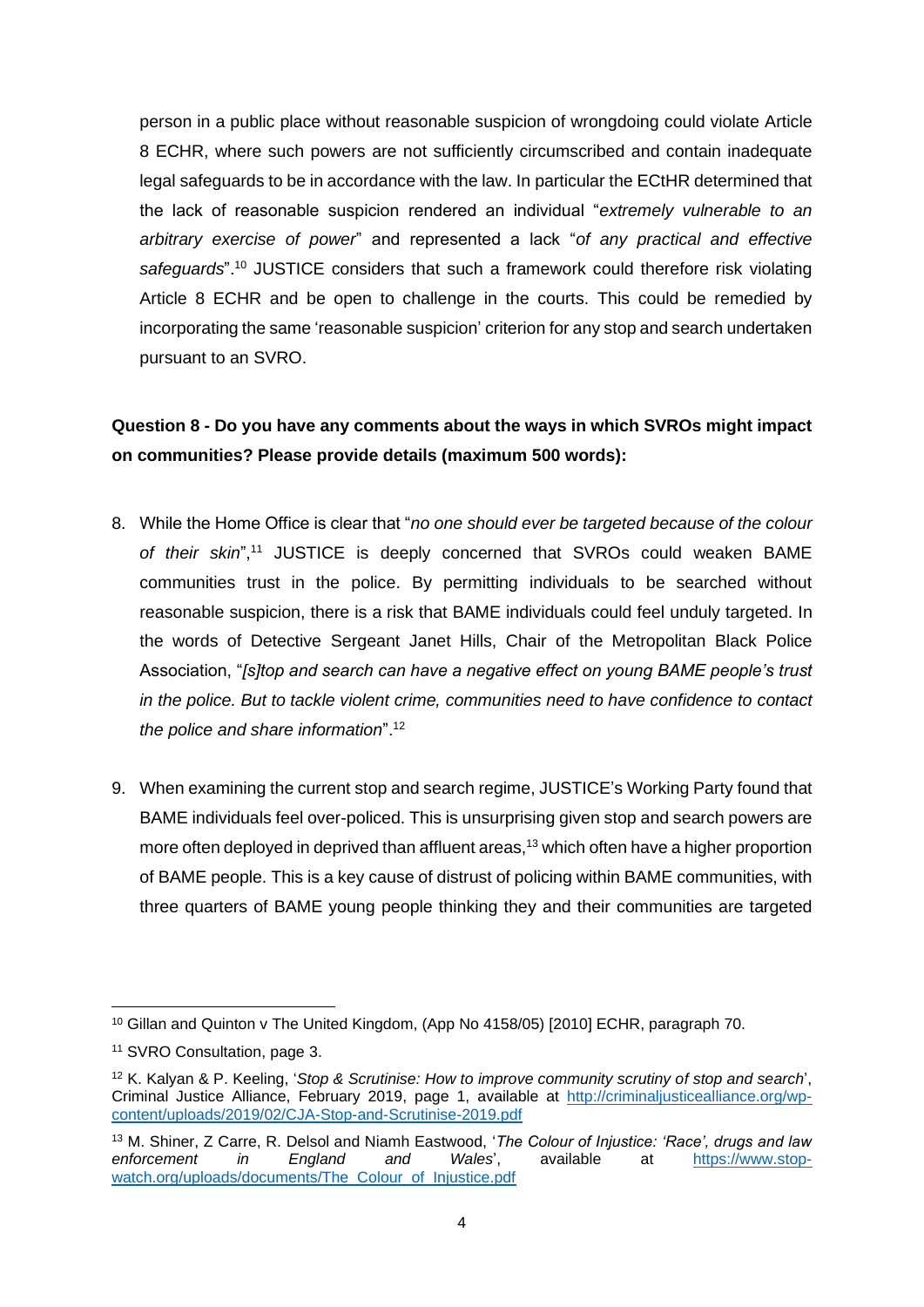unfairly.<sup>14</sup> At the same time, while the rates of stop and search continue to rise,<sup>15</sup> its efficacy has remained marginal at best.<sup>16</sup> This is potentially harmful to those communities if it means they feel unable to reply upon the police when their intervention is needed. Crime, for example, may go undetected and those responsible unpunished. It is therefore unclear how SVROs would operate any differently, not least given the removal of any need for the police to have a reasonable suspicion.

- 10. This lack of trust was further articulated in a roundtable held by the Home Affairs Committee.<sup>17</sup> During that discussion, a black child said that "*we know the police treat Black people differently…it means that we do not feel safe ever*." Another child said that "*the only interaction that you have with police nowadays is when you are being pulled over, when you are being stopped and searched.*" The child said that his first interaction with the police was at primary school when the police would come with their cars and that "*people loved the police*." He went on to say that "*my next interaction after that was being pulled over because there were suspicions that I had a knife on me; and I was about six years old coming home from the park.*" Even where SVROs would focus solely on those with previous convictions, it would undoubtedly be damaging for the community to see others subject to searches with no apparent reason.
- 11. It is in everyone's interests that trust between BAME communities and the police be restored. To this end, the Government announced a consultation of Knife Crime Prevention Orders in 2019 ("KCPOs"), which would be "*preventative rather than punitive*" by applying positive, diversionary methods alongside restrictions on individuals involved

<https://publications.parliament.uk/pa/cm201719/cmselect/cmhaff/1016/101602.htm>

<sup>14</sup> P. Keeling, '*No Respect: Young BAME me, the police and stop and search*', (Criminal Justice Alliance), June 2017, p.20, available at [http://criminaljusticealliance.org/wp](http://criminaljusticealliance.org/wp-content/uploads/2017/06/No-Respect-290617.pdf)[content/uploads/2017/06/No-Respect-290617.pdf](http://criminaljusticealliance.org/wp-content/uploads/2017/06/No-Respect-290617.pdf)

<sup>15</sup> There was a 32% increase in the use of stop and search between March 2018 and March 2019 - '*Police powers and procedures, England and Wales, year ending 31 March 2020*', Home Office, 27 October 2020, page 1, available at

[https://assets.publishing.service.gov.uk/government/uploads/system/uploads/attachment\\_data/file/84](https://assets.publishing.service.gov.uk/government/uploads/system/uploads/attachment_data/file/841408/police-powers-procedures-mar19-hosb2519.pdf) [1408/police-powers-procedures-mar19-hosb2519.pdf](https://assets.publishing.service.gov.uk/government/uploads/system/uploads/attachment_data/file/841408/police-powers-procedures-mar19-hosb2519.pdf)

<sup>16</sup> "*A recent academic study investigated the use of stop and search in London. The study found that […] stop and search is likely to have at best a very marginal effect on emerging crime problems*", SVRO Consultation, page 14.

<sup>17</sup> Home Affairs Select Committee, Serious youth violence, Sixteenth report of session 2017-2019, 18 July 2019, available at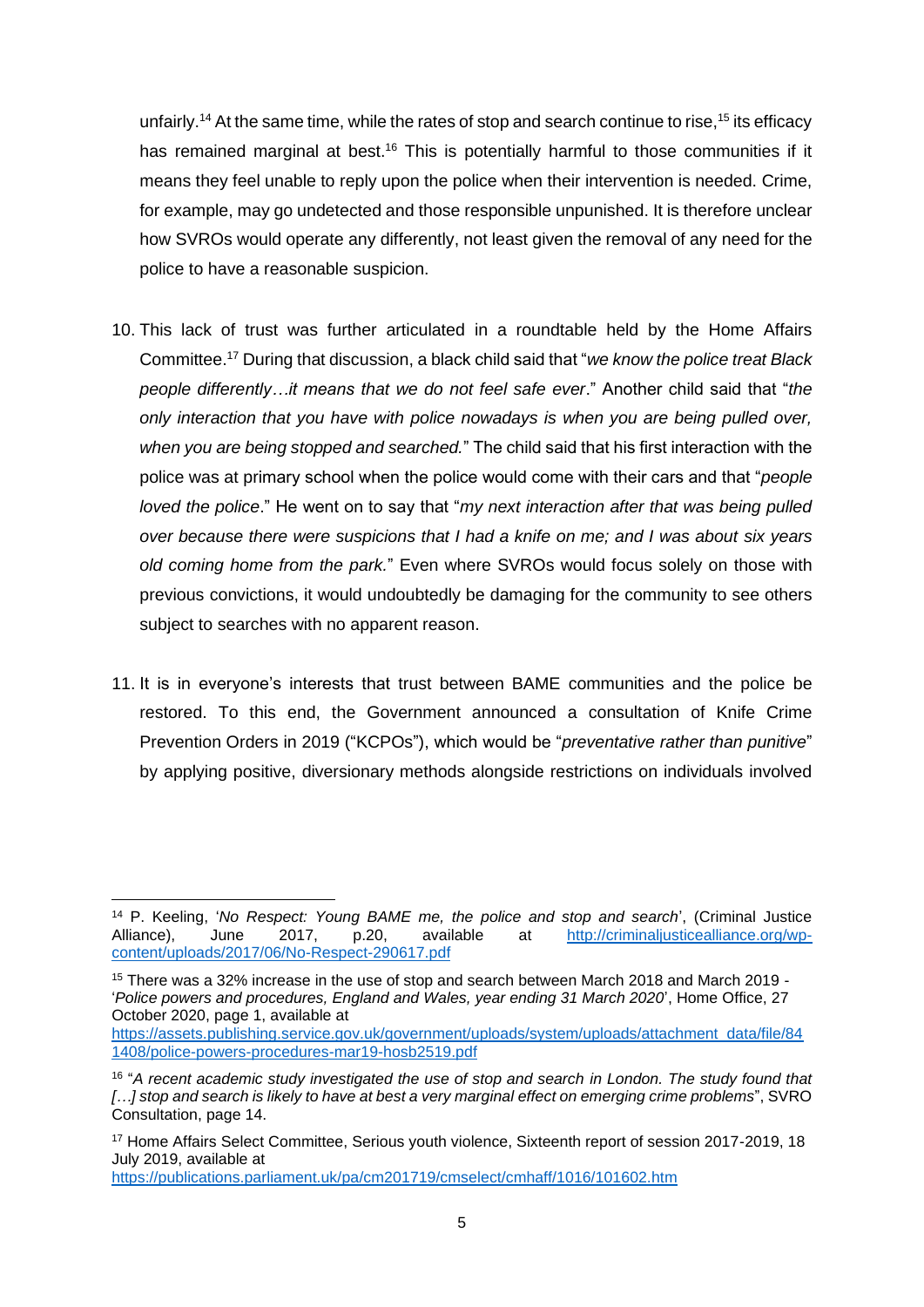with serious violence.<sup>18</sup> While this new approach is currently being piloted,<sup>19</sup> we are concerned that SVROs could undermine nascent efforts to build confidence in the police within BAME communities by bolstering a policy which is both ineffective at preventing crime and counterproductive in fostering community trust.<sup>20</sup>

**Question 9 - Do you have any further comments about the proposals in this consultation in relation to impact on protected characteristics under the Equality Act 2010: age; disability; gender reassignment; marriage and civil partnership; pregnancy and maternity; race; religion or belief; sex; or sexual orientation? How might any such impacts be mitigated? Please provide details (maximum 500 words):**

12. JUSTICE reiterates the damaging and disproportionate impact stop and search has on BAME communities. People from ethnic minorities are 4.1 times more likely to be stopped by the police, rising to 8.9 times with respect to black people.<sup>21</sup> Arrests are unlikely to follow these encounters, with only 9% of searches for weapons resulting in further action.<sup>22</sup> While some weapons may be taken off the street, this is a high price to pay where there is limited evidence that stop and search reduces serious violence; at best, it shifts violence from one

<sup>18</sup> '*Knife Crime Prevention Orders – Guidance*', Home Office, 15 August 2019, page 4, available at [https://assets.publishing.service.gov.uk/government/uploads/system/uploads/attachment\\_data/file/89](https://assets.publishing.service.gov.uk/government/uploads/system/uploads/attachment_data/file/899091/KCPO_Draft_Framework_Guidance_final_2019_08_14.pdf) [9091/KCPO\\_Draft\\_Framework\\_Guidance\\_final\\_2019\\_08\\_14.pdf](https://assets.publishing.service.gov.uk/government/uploads/system/uploads/attachment_data/file/899091/KCPO_Draft_Framework_Guidance_final_2019_08_14.pdf)

<sup>19</sup> <https://www.gov.uk/government/news/introduction-of-knife-crime-prevention-orders>

<sup>&</sup>lt;sup>20</sup> Evidence on the effectiveness of stop and search at reducing violent crime is extremely limited. An academic review published in early 2018, using ten years of data from London, examined the potential effect of the tactic on different forms of crime. The researchers found that a 10% increase in stop and search (S&S) was associated with a drop in "susceptible crime" of 0.32% (monthly) or 0.14% (weekly) a statistically significant but very small effect. When drug offences and drug-related stop and searches were excluded, the size of the effects halved. The study "*struggled to find evidence of an effect of S&S on violent crime*": a 10% increase in the tactic led to a 0.01% decrease in non-domestic violent crime. The academics concluded that it "*seems likely that S&S has never been particularly effective in controlling crime*", and yet "*police officers believe that S&S is a useful tool of crime contro*l": Tiratelli, M., Quinton, P., & Bradford, B. '*Does Stop and Search Deter Crime? Evidence From Ten Years of Londonwide Data*', The British Journal of Criminology, Volume 58(5), September 2018, Pages 1212–1231, available at<https://academic.oup.com/bjc/article/58/5/1212/4827589>

<sup>21</sup> '*Police powers and procedures, England and Wales, year ending 31 March 2020*', Home Office, 27 October 2020, page 18, available at [https://assets.publishing.service.gov.uk/government/uploads/system/uploads/attachment\\_data/file/92](https://assets.publishing.service.gov.uk/government/uploads/system/uploads/attachment_data/file/929573/police-powers-procedures-mar20-hosb3120.pdf) [9573/police-powers-procedures-mar20-hosb3120.pdf](https://assets.publishing.service.gov.uk/government/uploads/system/uploads/attachment_data/file/929573/police-powers-procedures-mar20-hosb3120.pdf)

<sup>&</sup>lt;sup>22</sup> Police powers and procedures, England and Wales, year ending 31 March 2020', Home Office, 27 October 2020, page 23, available at [https://assets.publishing.service.gov.uk/government/uploads/system/uploads/attachment\\_data/file/92](https://assets.publishing.service.gov.uk/government/uploads/system/uploads/attachment_data/file/929573/police-powers-procedures-mar20-hosb3120.pdf) [9573/police-powers-procedures-mar20-hosb3120.pdf](https://assets.publishing.service.gov.uk/government/uploads/system/uploads/attachment_data/file/929573/police-powers-procedures-mar20-hosb3120.pdf)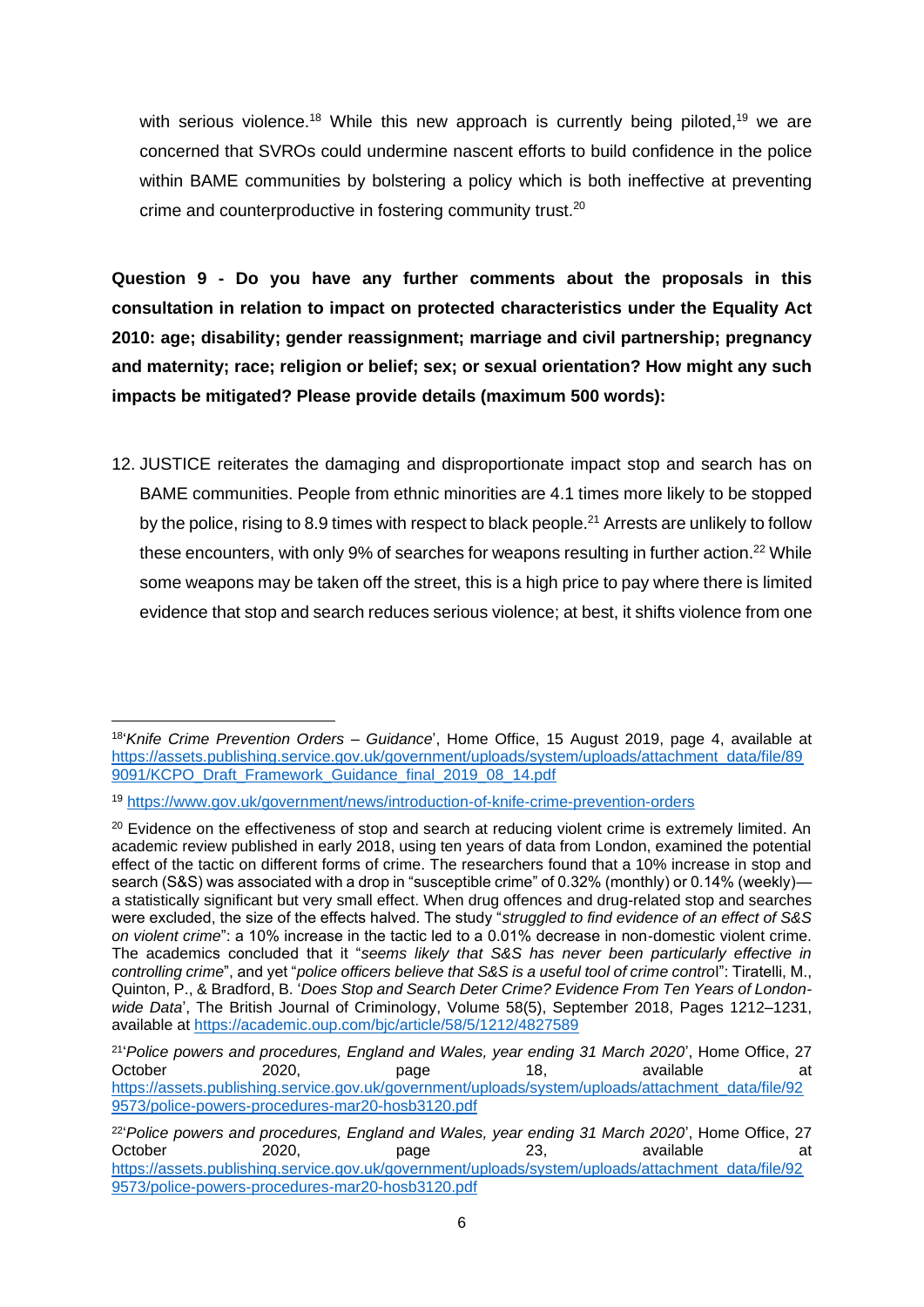area to another.<sup>23</sup> Indeed, the cost of the policy is all the more steep when accounting for the detrimental impact on BAME confidence in the police, considering the persisting belief among those populations that they are being unfairly targeted and overpoliced. This belief is strengthened by figures showing that the number of section 60 stops doubled between March and May 2020, <sup>24</sup> despite crime levels having fallen in the period immediately before  $^{25}$ 

- 13. The Home Office proposes, however, that SVROs would somehow be better targeted, focusing solely on "*those already convicted of certain knife offences – giving [the police] the automatic right to search […] without suspicion so that these known criminals could be stopped at any time*."<sup>26</sup> The Home Office suggests that this would, in contrast to stop and search, allow the police to "*more effectively target their approach*".<sup>27</sup> However, by the Home Office's own admission, SVROs would likely impact a considerable number of BAME individuals, given "*adults from some ethnic minority backgrounds are disproportionately more likely to be sentenced for a knife or offensive weapon offence*".<sup>28</sup> SVROs could result, therefore, in a considerable increase in BAME individuals being unduly searched, exacerbating the belief that the police are over policing and needlessly targeting their communities.
- 14. JUSTICE also understands that there has been a 73% increase in the number of girls arrested and prosecuted for carrying knives.<sup>29</sup> Behind this statistic, the Working Party has found that domestic abuse, sexual violence, and exploitation are just a number of factors

<sup>23</sup> Tiratelli, M., Quinton, P., & Bradford, B. '*Does Stop and Search Deter Crime? Evidence From Ten Years of London-wide Data*', The British Journal of Criminology, Volume 58(5), September 2018, Pages 1212–1231, available at<https://academic.oup.com/bjc/article/58/5/1212/4827589>

<sup>&</sup>lt;sup>24</sup> During the first COVID-19 (March to May 2020), over 20,000 young black men (a quarter of all black 15 to 25 year old in London) were stopped by the Metropolitan Police, with 80% of stops resulting in no further action – *See* S. Marsh, '*Met police increased use of s60 stop and search during lockdown*', The Guardian, 27 July 2020, available at [https://www.theguardian.com/uk-news/2020/jul/27/met-police](https://www.theguardian.com/uk-news/2020/jul/27/met-police-increased-use-of-section-60-stop-and-search-during-lockdown)[increased-use-of-section-60-stop-and-search-during-lockdown](https://www.theguardian.com/uk-news/2020/jul/27/met-police-increased-use-of-section-60-stop-and-search-during-lockdown)

<sup>25</sup> '*Police continue to see falls in crime during lockdown*', National Police Chiefs' Council, 19 June 2020, available at https://news.npcc.police.uk/releases/police-continue-to-see-falls-in-crime-during-lockdown

<sup>26</sup> SVRO Consultation, page 2.

<sup>27</sup> SVRO Consultation, page 2.

<sup>28</sup> SVRO Consultation, page 15.

<sup>29</sup> J. Grierson, '*Female knife possession crimes in England rise by 73%*', The Guardian, 8 August 2019, available at [https://www.theguardian.com/uk-news/2019/aug/08/female-knife-possession-crimes-in](https://www.theguardian.com/uk-news/2019/aug/08/female-knife-possession-crimes-in-england-rise-by-73)[england-rise-by-73](https://www.theguardian.com/uk-news/2019/aug/08/female-knife-possession-crimes-in-england-rise-by-73)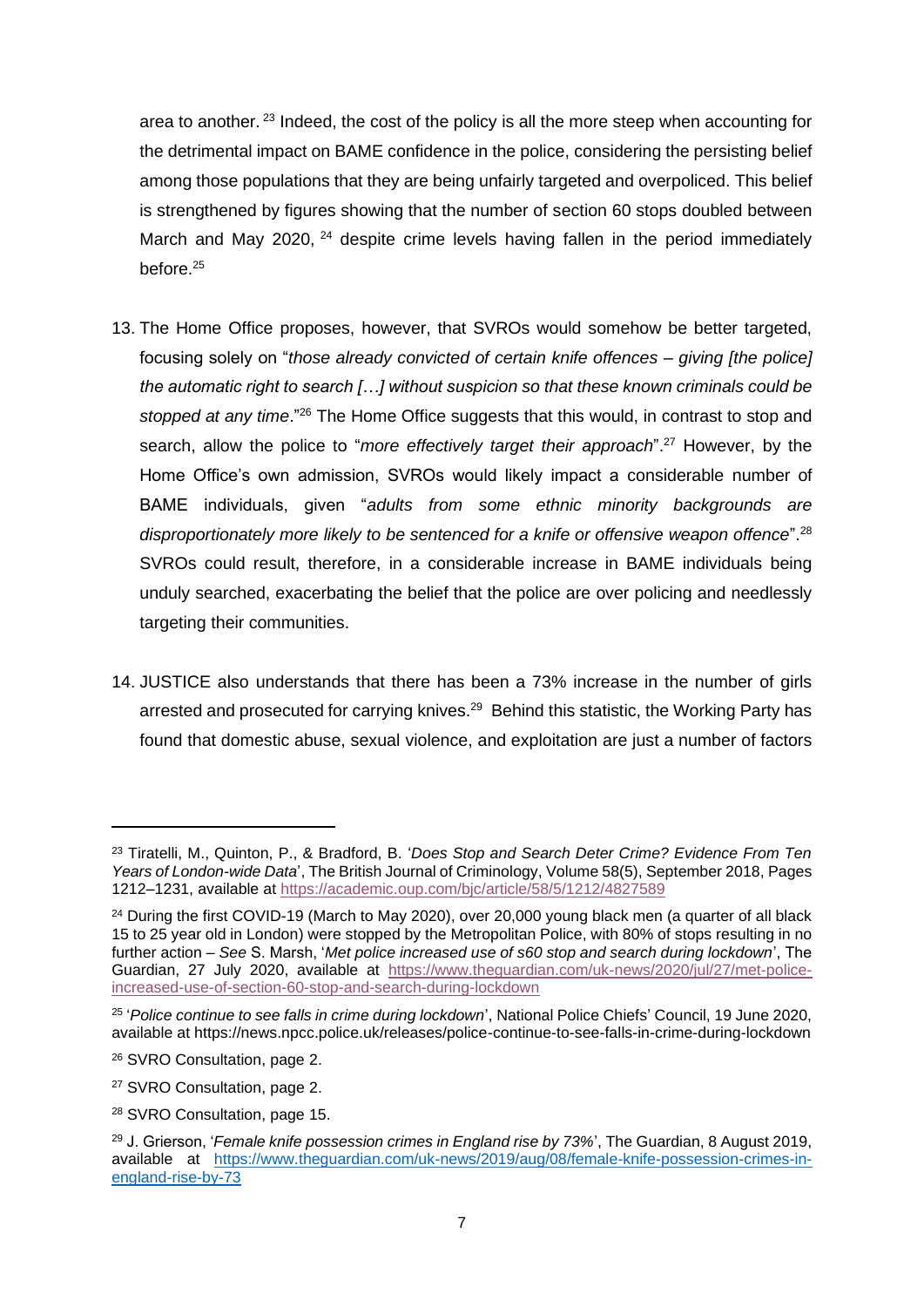that put girls at risk of becoming involved in serious violence,<sup>30</sup> with limited support available to those affected.<sup>31</sup> SVROs could risk further criminalising these vulnerable individuals without addressing the underlying causes of their behaviour.

15. JUSTICE urges caution in taking measures which could result in further disproportionate targeting of BAME individuals. We consider that SVROs would act to extend a policy with limited evidence for its effectiveness, at the risk of significantly impacting BAME communities, thereby damaging their confidence in the police. Instead, the Home Office should carefully consider its existing policies, including KCPOs and other diversionary methods. JUSTICE understands that public health approaches, involving multiple agencies to develop a range of interventions, including prevention work for at-risk groups, as well as law enforcement activity directed at offenders, have been shown to have a positive impact.<sup>32</sup> We believe that this would, in turn, to help protect against and prevent instances of violent crime.

> **JUSTICE 8 November 2020**

[https://whatworks.college.police.uk/Research/Documents/Knife\\_Crime\\_Evidence\\_Briefing.pdf](https://whatworks.college.police.uk/Research/Documents/Knife_Crime_Evidence_Briefing.pdf)

<sup>30</sup> The Working Party found these to be some of the driving factors behind criminality in girls and women.

<sup>31</sup> C. Firmin, '*To stop women and girls carrying knives, tackle the abuse and violence they face*', The Guardian, 9 August 2019, available at

[https://www.theguardian.com/commentisfree/2019/aug/09/women-girls-carrying-knives-abuse](https://www.theguardian.com/commentisfree/2019/aug/09/women-girls-carrying-knives-abuse-violence-offences)[violence-offences](https://www.theguardian.com/commentisfree/2019/aug/09/women-girls-carrying-knives-abuse-violence-offences)

<sup>32</sup> A. McNeill and L. Wheller, '*Knife Crime Evidence Briefing*', College of Policing, (2019), page 2, available at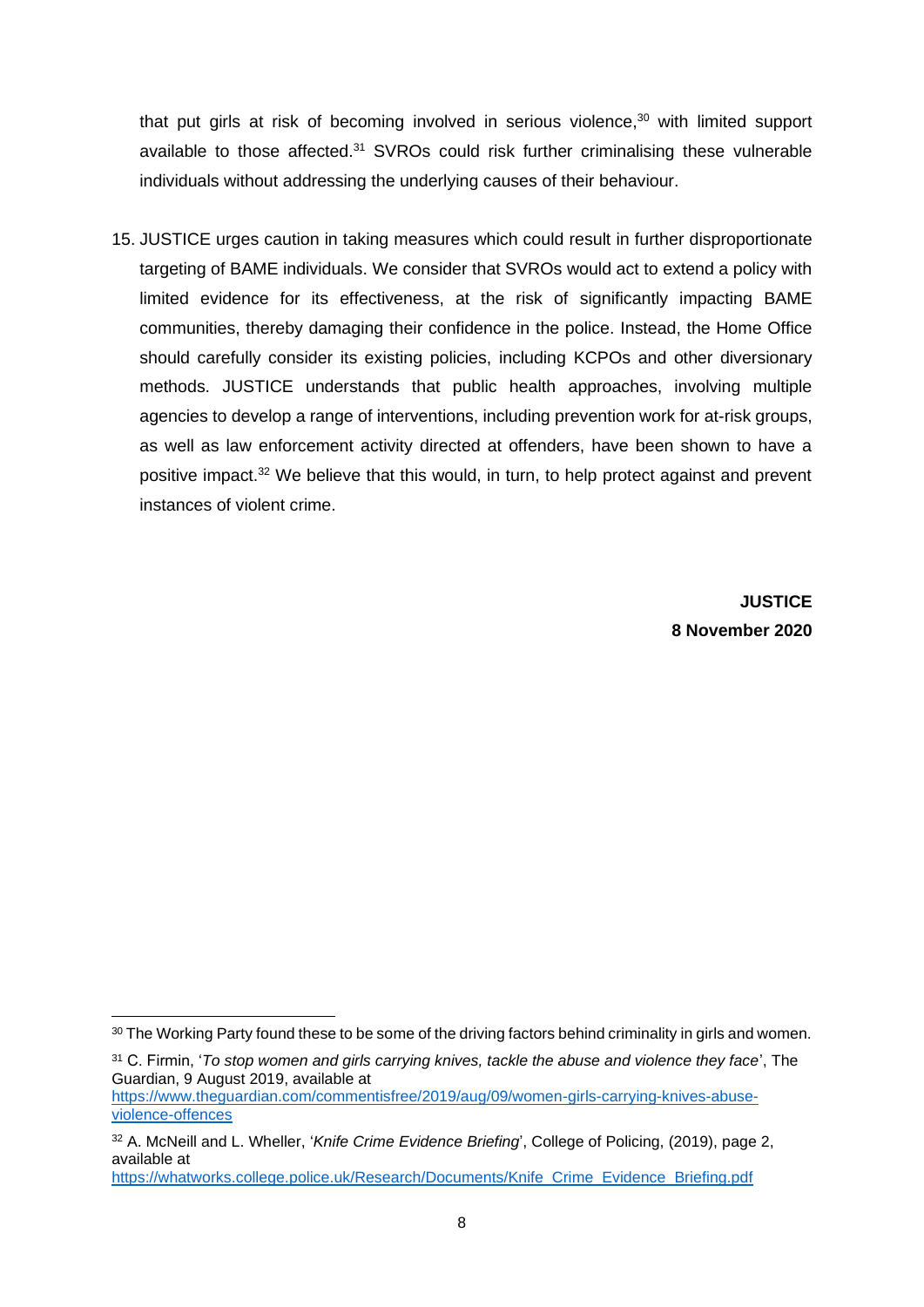#### **ANNEX**

#### **Serious Violence Reduction Orders**

#### **Response to Consultation Questions 1 to 6**

JUSTICE opposes the introduction of SVROs, and does not believe that the Home Office should expand existing stop and search powers. Nevertheless, if the Home Office decide to adopt this policy, we consider the following options (**in bold**) as posing the least risk in further disproportionately targeting BAME individuals and undermining the police's relationship with communities.

**Question 1 - The government thinks that that the best way to make it easier for the police to stop and search known knife carriers is to create a new court order, the Serious Violence Reduction Order (SVRO). Do you agree?**

- a) Yes.
- b) No, Section 1 of the Police and Criminal Evidence Act 1984 should be amended.
- c) No, Section 60 of the Criminal Justice and Public Order Act 1994 should be amended.
- d) No, Criminal Behaviour Orders should be amended.
- **e) No, Knife Crime Prevention Orders should be amended.**

#### **Question 2 - When should the court have the power to give someone an SVRO?**

- **a) On conviction for a knife offence only.**
- b) On conviction for offenses involving knives or offensive weapons.
- c) On conviction for any offence involving violence.

#### **Question 3 - Should an SVRO be made automatically on conviction?**

- a) Yes.
- b) No, but there should be a presumption that the order will be made, unless there are compelling reasons for the court not to do so.
- **c) No, making the order should be wholly at the discretion of the court.**

#### **Question 4 - Should SVROs apply to adults only?**

- **a) Yes, to adults only (18+ only).**
- b) No, to adults and juveniles aged 12 and over.
- c) No, to adults and children aged 14 and over.